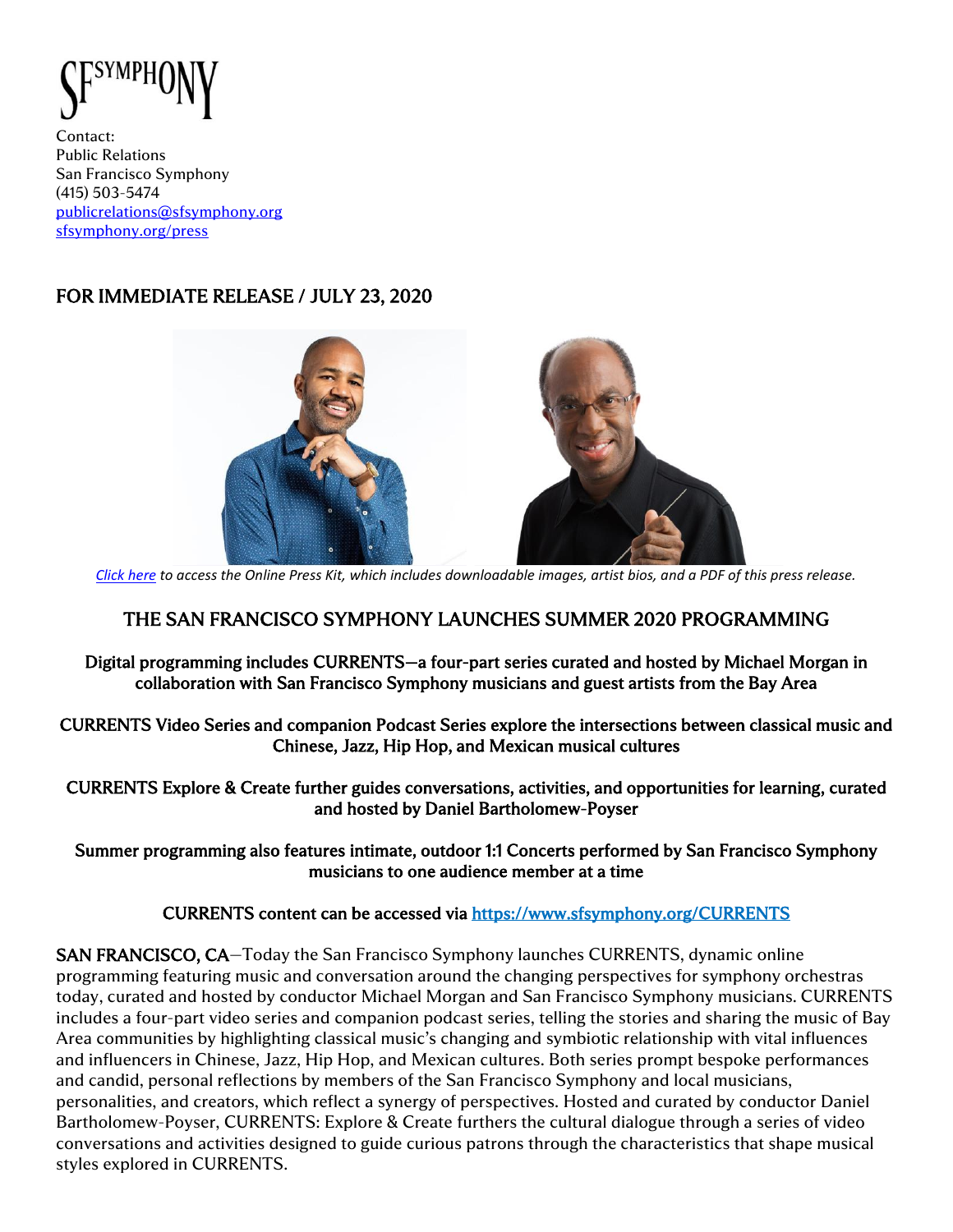Additionally, throughout the summer, San Francisco Symphony musicians present unique 1:1 Concerts, shared by only one performer and one audience member at a time in an outdoor setting. Though small in scope, these intimate concerts aim to reach a broad swath of the San Francisco community, including San Francisco Symphony family and friends; community and education partners; and members of the general public.

### CURRENTS Video Series

The four-part CURRENTS Video Series—released every two weeks starting July 23—explores the intersection of classical music with four musical cultures, illuminating the connections and ways that cultures influence each other and evolve together. Curated and hosted by conductor Michael Morgan, the videos present music and conversation around the changing perspectives for symphony orchestras today, featuring members of the San Francisco Symphony alongside local musicians and performers. CURRENTS Episode I: Enter the Pipa features Shenshen Zhang (pipa); CURRENTS Episode II: Bay Area Blue Notes features Jason Hainsworth (saxophone) and Tammy L Hall (piano); CURRENTS Episode III: From Scratch features Kev Choice (vocals, emcee with synth/laptop) and **AIMA the DRMR** (vocals, emcee with synth/laptop); and CURRENTS Episode IV: *¡Viva* México! features Los Cenzontles (guitar, vocals, percussion).



Michael Morgan says, "I am thrilled to be helping the San Francisco Symphony share all the wonderful things they do with a wider and more diverse audience. In this series an array of Bay Area artists will perform with members of the SF Symphony and we will visit locations that played a role in the creation of these various styles of music, all of which together are part of the musical atmosphere of San Francisco. Within the Symphony we have musicians with almost every musical interest. We just want to share our broad interests with our audience, old and new."

Conductor Michael Morgan was born and raised in Washington DC and is recognized worldwide for innovative and thematically rich programs that make connections between a wide range of artists and musical cultures. A key part of the Bay Area's artistic and community fabric for three decades, he serves as Music Director of the Oakland Symphony and Artistic Director of the Oakland Youth Orchestra. Morgan's ties to the San Francisco Symphony stretch back to 1994, when he first led Concerts for Kids performances. In 2022 he will present a boldly varied SF Symphony subscription program of works by Carlos Simon, Price, Brahms, and Franck—a concert that was originally to have taken place in April 2020 and was canceled due to COVID-19.



[Click here](https://www.sfsymphony.org/About-SFS/Press-Room/Press-Kits) to access the Online Press Kit, which includes downloadable images, artist bios, and a PDF of this press release.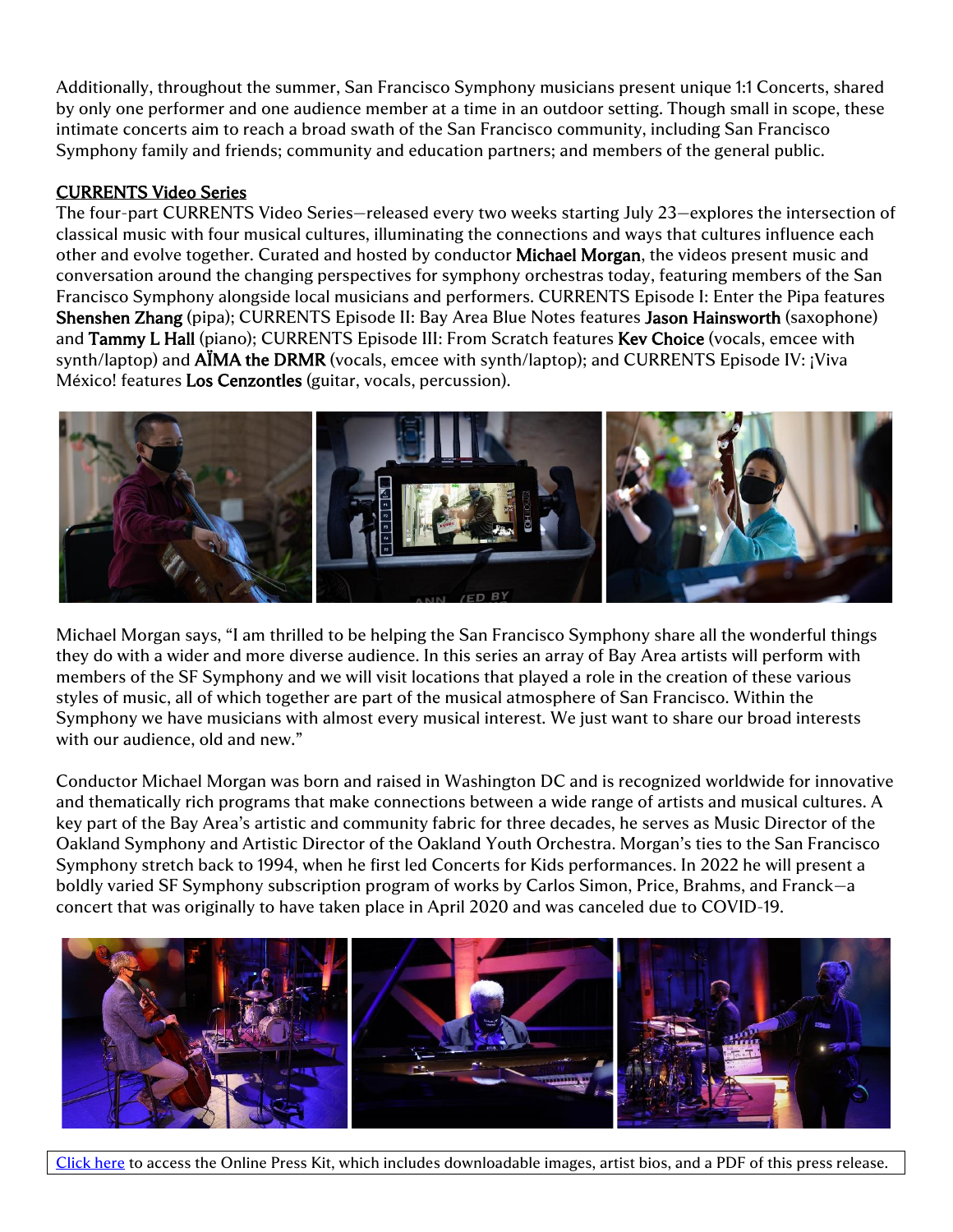### CURRENTS Podcast Series

The CURRENTS Podcast Series aims to further elaborate on and personalize the conversations and themes introduced in the CURRENTS video episodes. Released the week following each video episode, the four audio episodes provide additional opportunities to tie in current events, personal stories and perspectives, and explorations outside the musical sphere.

### CURRENTS Explore & Create

To further encourage learning and exploration for all ages, CURRENTS Explore & Create is a series of conversations and activities designed to guide curious patrons through the characteristics that shape the musical cultures explored in CURRENTS video episodes—Chinese, Jazz, Hip Hop, and Mexican. Hosted and curated by conductor Daniel Bartholomew-Poyser, these videos and interactive activities provide audiences with tools and inspiration to deepen their listening skills and express their own creative spark. Episode I features a conversation with Chinese-born and San Francisco-raised violinist Strauss Shi, who explores Chinese culture through studying and performing the erhu. Episode II will feature a conversation about improvisation from professionals in musical and non-musical fields, including San Francisco Symphony Principal Bass Scott Pingel, San Francisco Chronicle Restaurant Critic Soleil Ho, and others.

Bartholomew-Poyser will announce and explain the interactive activities at the end of each video. He notes, "We don't want you just to listen. We want you to engage and respond to what you're hearing in our CURRENTS series." Audiences are invited to create and share submissions on social media using the hashtag #SFSCurrents, with the submitted posts to be aggregated and shared on the San Francisco Symphony's website throughout the project at [sfsymphony.org/CURRENTS.](https://www.sfsymphony.org/CURRENTS)

From a young age, Canadian conductor Daniel Bartholomew-Poyser turned to orchestral music to bring light, beauty, and healing to his personal and professional life. Currently Artist-in-Residence and Community Ambassador at Symphony Nova Scotia, he is also on the Board of Orchestras Canada, where he serves as chair of the Inclusion, Diversity, Equity and Accessibility Committee. Bartholomew-Poyser was the subject of the CBC/Iron Bay Media documentary *Disruptor Conductor*, which features footage of him conducting the San Francisco Symphony during the 2018–19 season, in addition to documenting other significant projects he was involved in throughout that season. Since December 2015, when he led his first holiday Deck the Hall concert with the San Francisco Symphony, Daniel Bartholomew-Poyser has returned to lead the Orchestra almost every season. In addition to Deck the Hall, he has conducted the San Francisco Symphony's Music for Families and Adventures in Music concerts, and led a set of SoundBox performances in December 2019.

### 1:1 Concerts

While in-person performances by the full San Francisco Symphony are on hold, the Symphony remains committed to creating exceptional performances and experiences that engage audiences and expand their connections to live music, to each other, and the world around them through unique 1:1 Concerts. These intimate concerts are shared only by one performer from the San Francisco Symphony and one audience member at a time, with the musical selections chosen by each performer and announced in person. The performances last 20–30 minutes and take place on the two outdoor terraces on the Orchestra Lobby level at Davies Symphony Hall, while adhering to current health guidelines from the City of San Francisco. The Symphony has selected guests for this initial set of one-on-one performances from across broad constituent groups, including San Francisco Symphony donors, subscribers, and volunteers; Prelude and Symphonix members; community partners; teacher partners; and other groups. Members of the public may visit [sfsymphony.org/OnetoOne](https://www.sfsymphony.org/OnetoOne) for more information and for future opportunities to attend 1:1 Concerts.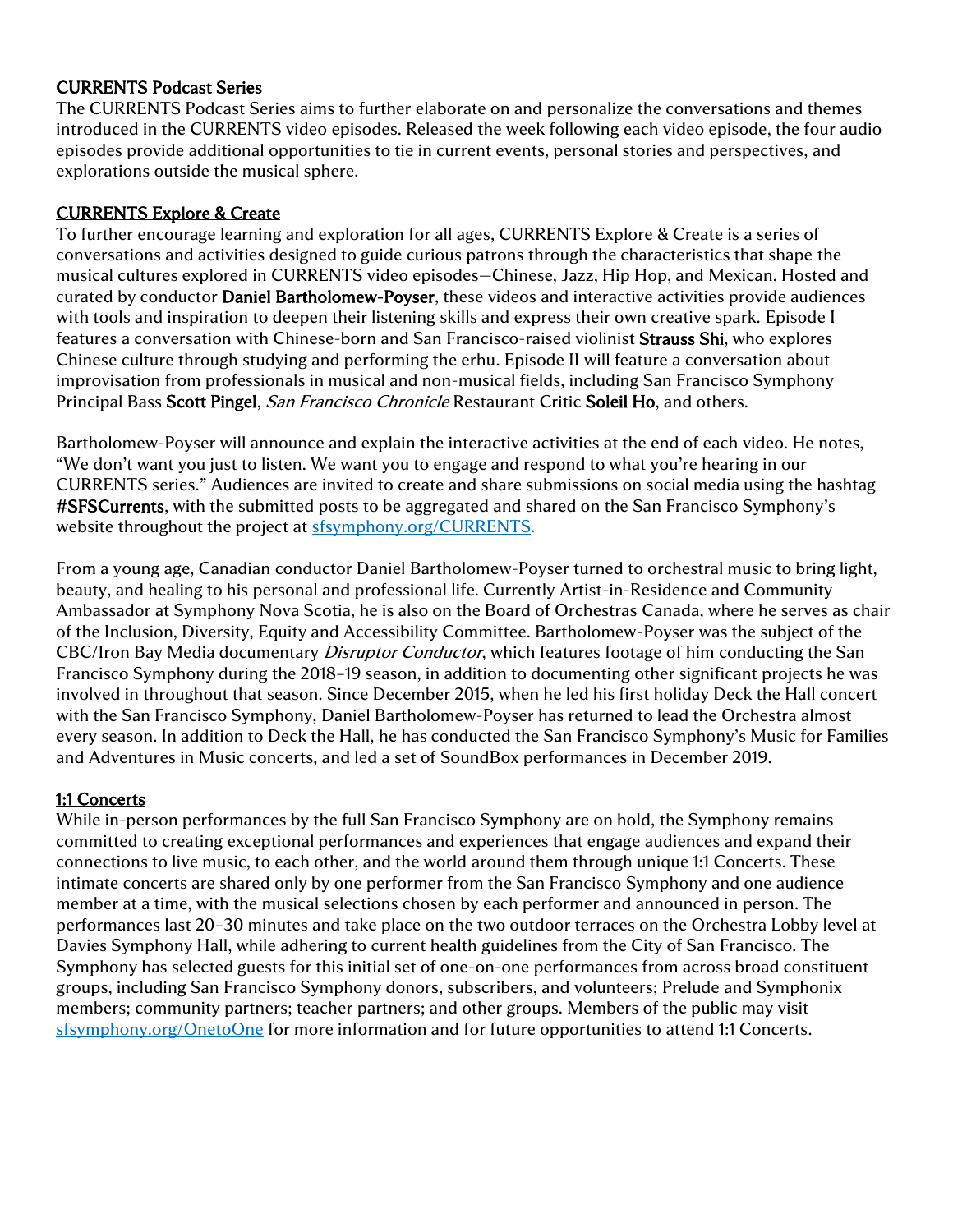

### CURRENTS release schedule**:**

### CURRENTS Episode I: Enter the Pipa Chinese Musical Culture Chinese Musical Culture Thursday, July 23, 2020

**Michael Morgan** curator and host [Shenshen Zhang](http://www.shenshenzhang.com/?page_id=92) pipa [Jessie Fellows](http://www.sfsymphony.org/Data/Event-Data/Artists/F/Fellows-Jessie) violin [Yun Jie Liu](https://www.sfsymphony.org/Data/Event-Data/Artists/L/Yun-Jie-Liu) viola [Amos Yang](https://www.sfsymphony.org/Data/Event-Data/Artists/Y/Amos-Yang) cello

### BRIGHT SHENG

Seven Tunes Heard in China (new arrangement for SF Symphony) Seasons (Qinghai) The Little Cabbage (Hebei)

CURRENTS Podcast Episode I: Enter the Pipa will be released Tuesday, July 28 at sfsymphony.org/CURRENTS, Apple Podcasts, SoundCloud, and Spotify.

CURRENTS Explore & Create Episode I wit[h Strauss Shi.](https://www.straussshi.com/home#about-strauss) [Daniel Bartholomew-Poyser](https://www.danielbartholomewpoyser.com/bio) curator and host

CURRENTS Episode II: Bay Area Blue Notes Jazz Musical Culture Thursday, August 6, 2020

**Michael Morgan** curator and host [Jason Hainsworth](http://www.jasonhainsworthmusic.com/bio) saxophone [Tammy L Hall](http://www.tammyhall.com/bio.html) piano [Mark Inouye](https://www.sfsymphony.org/Data/Event-Data/Artists/I/Mark-Inouye) trumpet **[Scott Pingel](https://www.sfsymphony.org/Data/Event-Data/Artists/P/Scott-Pingel) bass** [Ed Stephan](https://www.sfsymphony.org/Data/Event-Data/Artists/S/Ed-Stephan) drums

SANTAMARÍA

Afro Blue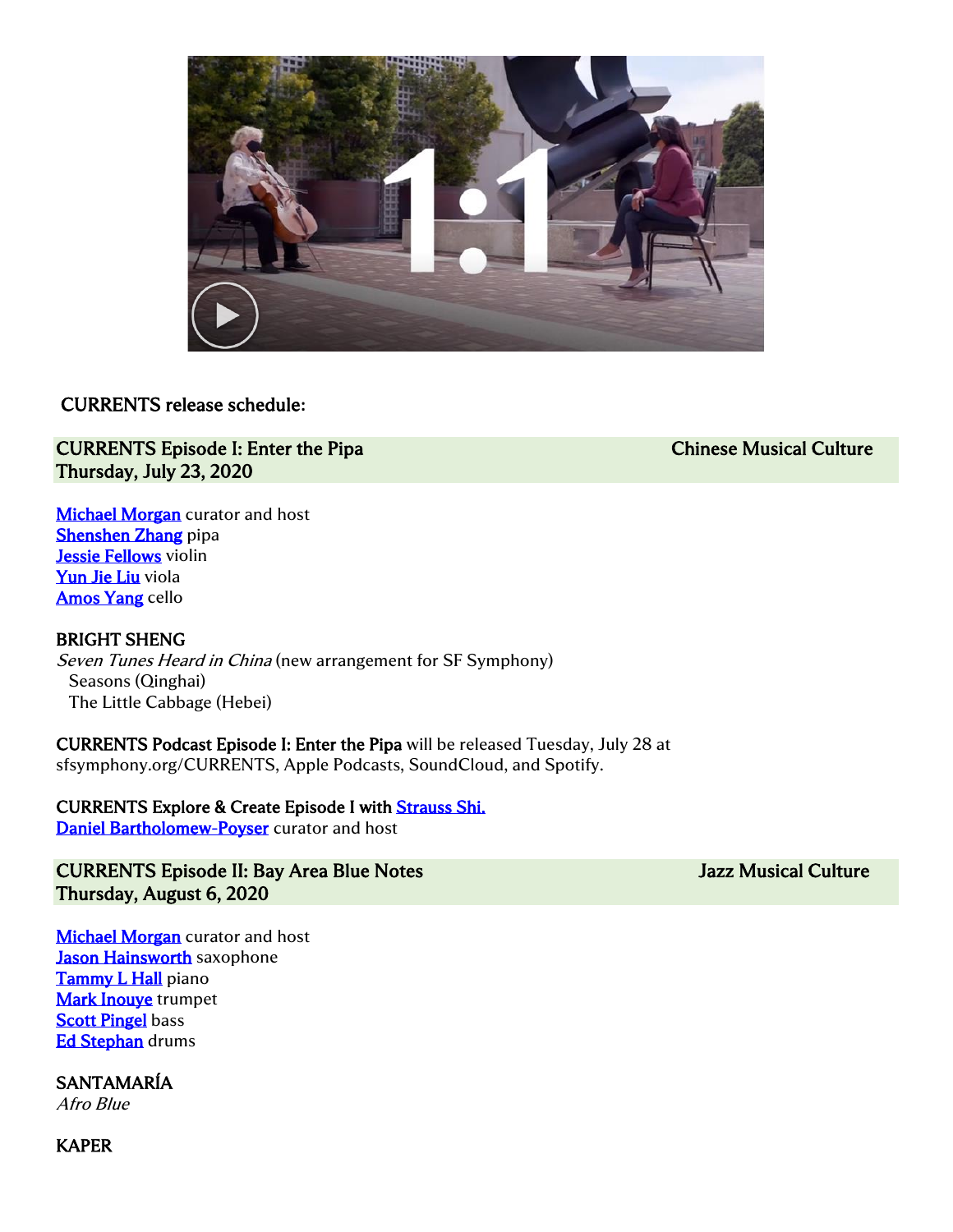### On Green Dolphin Street

CURRENTS Podcast Episode II: Bay Area Blue Notes will be released Tuesday, August 11 at sfsymphony.org/CURRENTS, Apple Podcasts, SoundCloud, and Spotify.

### CURRENTS Explore & Create Episode II with Scott Pingel and [Soleil Ho.](https://soleilho.com/)

[Daniel Bartholomew-Poyser](https://www.danielbartholomewpoyser.com/bio) curator and host

### CURRENTS Episode III: From Scratch **Hip Hop Musical Culture** Hip Hop Musical Culture Thursday, September 3, 2020

**Michael Morgan** curator and host [Kev Choice](https://kevchoice.wordpress.com/about/) piano/composer/emcee **AÏMA the DRMR** emcee/lyrics [Lady Fingaz](http://ladyfingaz.com/) turntable [Andrew Levin](http://andrewlevinmusic.com/) electric guitar Marcus Phillips electric bass [Dame Drummer](http://damedrummer.com/) drums [Mix'd Ingrdnts](http://mixdingrdnts.com/) dance [Jessie Fellows](https://www.sfsymphony.org/Data/Event-Data/Artists/F/Currents-Fellows-Jessie) violin [Jonathan Vinocour](https://www.sfsymphony.org/Data/Event-Data/Artists/V/Jonathan-Vinocour) viola [Barbara Bogatin](https://www.sfsymphony.org/Data/Event-Data/Artists/B/Barbara-Bogatin) cello [William Ritchen](https://www.sfsymphony.org/Data/Event-Data/Artists/R/William-Ritchen) bass **Carey Bell** clarinet [Jerome Simas](https://www.sfsymphony.org/Data/Event-Data/Artists/S/Jerome-Simas) bass clarinet [Aaron Schuman](https://www.sfsymphony.org/Data/Event-Data/Artists/S/Aaron-Schuman) trumpet [Nick Platoff](https://www.sfsymphony.org/Data/Event-Data/Artists/P/Nick-Platoff) trombone [Douglas Rioth](https://www.sfsymphony.org/Data/Event-Data/Artists/R/Douglas-Rioth) harp **[Ed Stephan](https://www.sfsymphony.org/Data/Event-Data/Artists/S/Ed-Stephan)** timpani

# Kev CHOICE (arr. Jack Perla)

**Movements** 

# AÏMA the DRMR (arr. Jack Perla):

**Heady** 

CURRENTS Podcast Episode III: From Scratch will be released Tuesday, September 8 at sfsymphony.org/CURRENTS, Apple Podcasts, SoundCloud, and Spotify.

### CURRENTS Explore & Create Episode III with [Maddy "MADlines" Clifford](http://madlinesinfo.com/) and [JooWan Kim.](http://ensemblemiknawooj.com/) [Daniel Bartholomew-Poyser](https://www.danielbartholomewpoyser.com/bio) curator and host

CURRENTS Episode IV: ¡Viva México! CURRENTS Episode IV: ¡Viva México! Wednesday, September 16, 2020

**Michael Morgan** curator and host [Los Cenzontles](https://www.loscenzontles.com/band) ensemble [Melissa Kleinbart](https://www.sfsymphony.org/Data/Event-Data/Artists/K/Melissa-Kleinbart) violin [Wyatt Underhill](https://www.sfsymphony.org/Data/Event-Data/Artists/U/Wyatt-Underhill) violin [David Chernyavsky](https://www.sfsymphony.org/Data/Event-Data/Artists/C/David-Chernyavsky-violin) violin **[Matthew Young](https://www.sfsymphony.org/Data/Event-Data/Artists/Y/Matthew-Young) viola** [David Gaudry](https://www.sfsymphony.org/Data/Event-Data/Artists/G/David-Gaudry) viola [Amos Yang](https://www.sfsymphony.org/Data/Event-Data/Artists/Y/Amos-Yang) cello